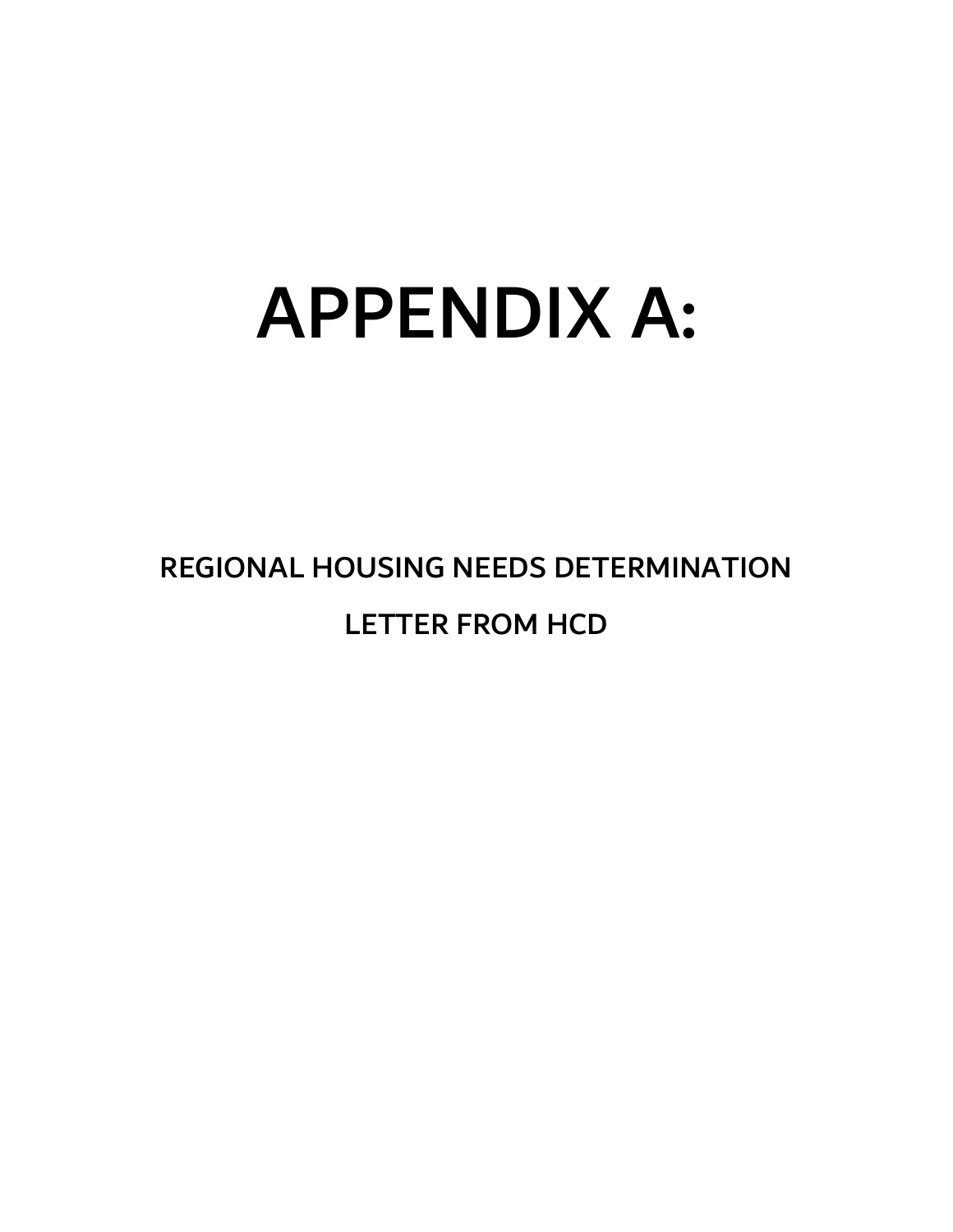**DEPARTMENT OF HOUSING AND COMMUNITY DEVELOPMENT DIVISION OF HOUSING POLICY DEVELOPMENT** 2020 W. El Camino Avenue, Suite 500 Sacramento, CA 95833 (916) 263-2911 / FAX (916) 263-7453



July 18, 2019

*[www.hcd.ca.gov](http://www.hcd.ca.gov/)*

James Corless, Chief Executive Officer Sacramento Area Council of Governments 1415 L Street, Suite 300 Sacramento, CA 95814

Dear James Corless:

## **RE: Final Regional Housing Need Determination**

This letter provides the Sacramento Area Council of Governments (SACOG) its final Regional Housing Need Determination. Pursuant to state housing element law (Government Code section 65584.01), the Department of Housing and Community Development (HCD) is required to provide the determination of SACOG's existing and projected housing need.

In assessing SACOG's regional housing need, HCD and SACOG staff completed an extensive consultation process from June 2017 through July 2019 covering the methodology, data sources, and timeline for both HCD's and SACOG's Regional Housing Need Assessment (RHNA). HCD also consulted with Walter Schwarm of the California Department of Finance (DOF) Demographic Research Unit.

Attachment 1 displays the minimum regional housing need determination of **153,512** total units among four income categories for SACOG to distribute among its local governments. Attachment 2 explains the methodology applied pursuant to Gov. Code section 65584.01. In determining SACOG's housing need, the Department considered all the information specified in state housing element law (Gov. Code section 65584.01(c)).

As you know, SACOG is responsible for adopting a methodology for RHNA allocation and RHNA Plan for the *projection* period beginning June 30, 2021 and ending August 31, 2029. Pursuant to Gov. Code section 65584(d), the methodology to prepare SACOG's RHNA plan must further the following objectives:

- (1) Increasing the housing supply and mix of housing types, tenure, and affordability
- (2) Promoting infill development and socioeconomic equity, protecting environmental and agricultural resources, and encouraging efficient development patterns
- (3) Promoting an improved intraregional relationship between jobs and housing
- (4) Balancing disproportionate household income distributions
- (5) Affirmatively furthering fair housing.

Pursuant to Gov. Code section 65584.04(d), to the extent data is available, SACOG shall include the factors listed in Gov. Code section 65584.04(d)(1-12) to develop its RHNA plan, and pursuant to Gov. Code section 65584.04(e), SACOG must explain in writing how each of these factors was incorporated into the RHNA plan methodology and how the methodology furthers the statutory objectives described above. Pursuant to Government Code section 65584.04(h), SACOG must submit its draft methodology to HCD for review. Note: SACOG is not responsible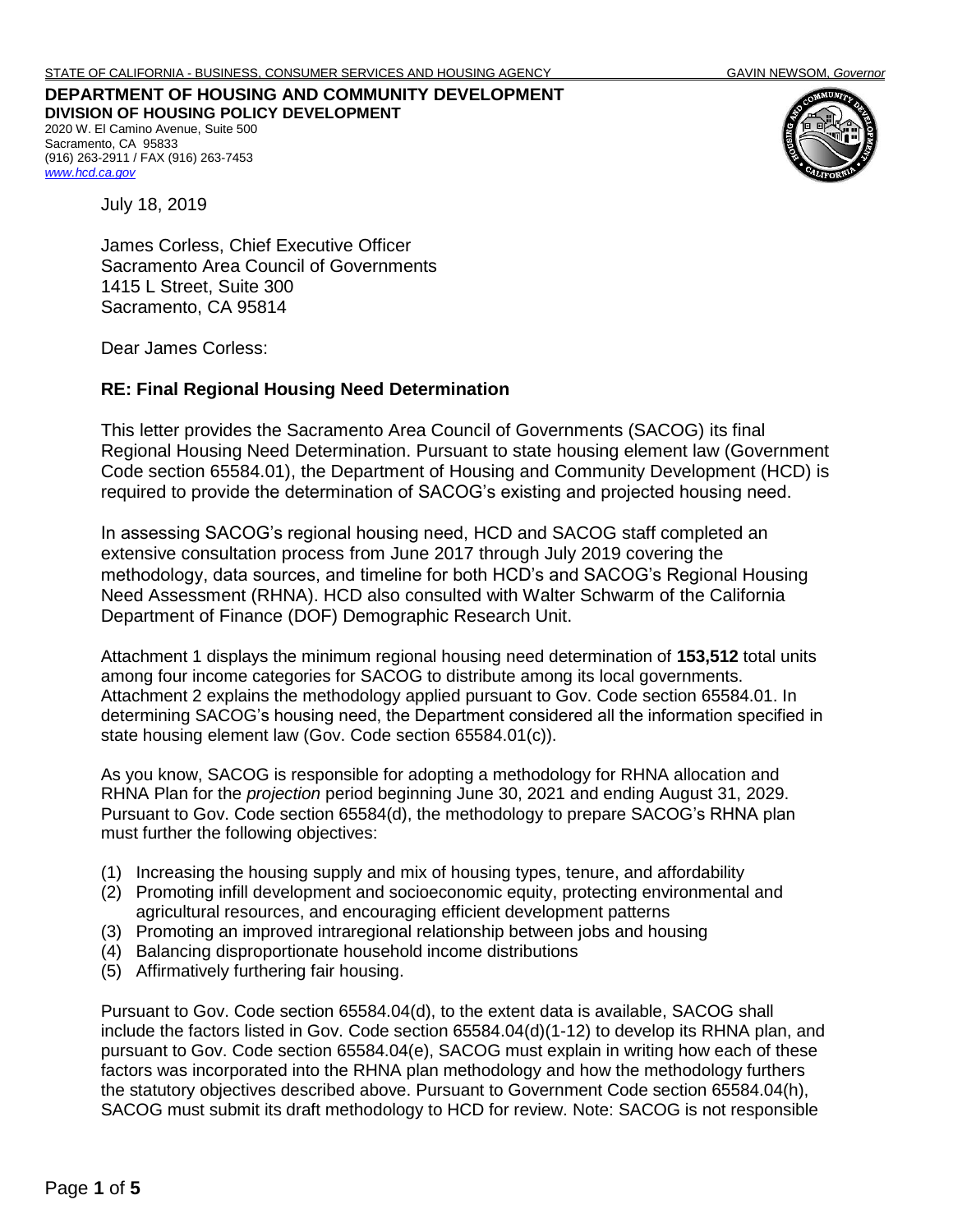for planning for the housing need of the City of South Lake Tahoe, which is contained within the Tahoe Regional Planning Agency. HCD will act as the Council of Government and provide this RHNA to the City of South Lake Tahoe, and as such, the households associated with that local government are not included in SACOG's RHNA methodology.

The Department commends SACOG for its leadership in fulfilling its important role in advancing the state's housing, transportation, and environmental goals. SACOG is also recognized for its actions in proactively educating and engaging its board and committees on the RHNA process and the regional housing need, as well as encouraging regional collaboration on best practices around housing and land use. The Department especially thanks Greg Chew, Dov Kadin, and Tina Glover for their significant efforts and assistance. The Department looks forward to its continued partnership with SACOG and its member jurisdictions and assisting SACOG in its planning efforts to accommodate the region's share of housing need.

If the Department can provide any additional assistance, or if you, or your staff, have any questions, please contact Megan Kirkeby, Assistant Deputy Director for Fair Housing, at (916) 263-7428 or megan.kirkeby@hcd.ca.gov.

Sincerely,

 $2Q$ 

Megan Kirkeby Assistant Deputy Director for Fair Housing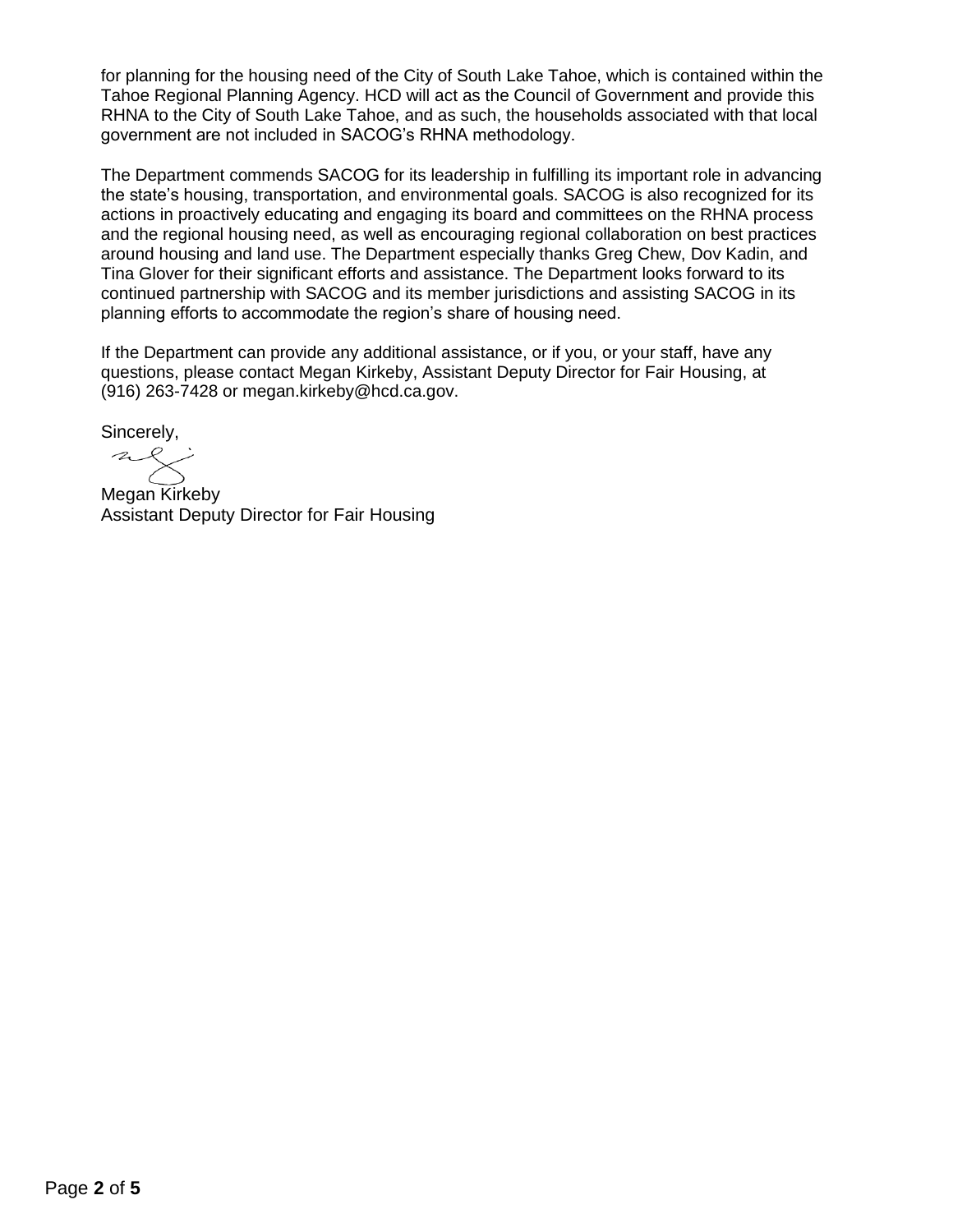# **ATTACHMENT 1**

# **HCD FINAL REGIONAL HOUSING NEED DETERMINATION**

# **SACOG: June 30, 2021 – August 31, 2029 (8.2 years)**

| <b>Income Category</b> | <b>Percent</b> | <b>Housing Unit Need</b>      |
|------------------------|----------------|-------------------------------|
| Very-Low*              | 25.4%          | 38,999                        |
| Low                    | 15.3%          | 23,503                        |
| Moderate               | 17.6%          | 26,993                        |
| Above-Moderate         | 41.1%          | 64,017                        |
| <b>Total</b>           | 100.0%         | 153,512                       |
| * Extremely-Low        | 14.4%          | Included in Very-Low Category |

*Notes:*

## *Income Distribution:*

*Income categories are prescribed by California Health and Safety Code (Section 50093, et.seq.). Percents are derived based on ACS reported household income brackets and regional median income, then adjusted based on the percent of cost-burdened households in the region compared with the percent of cost burdened households nationally.*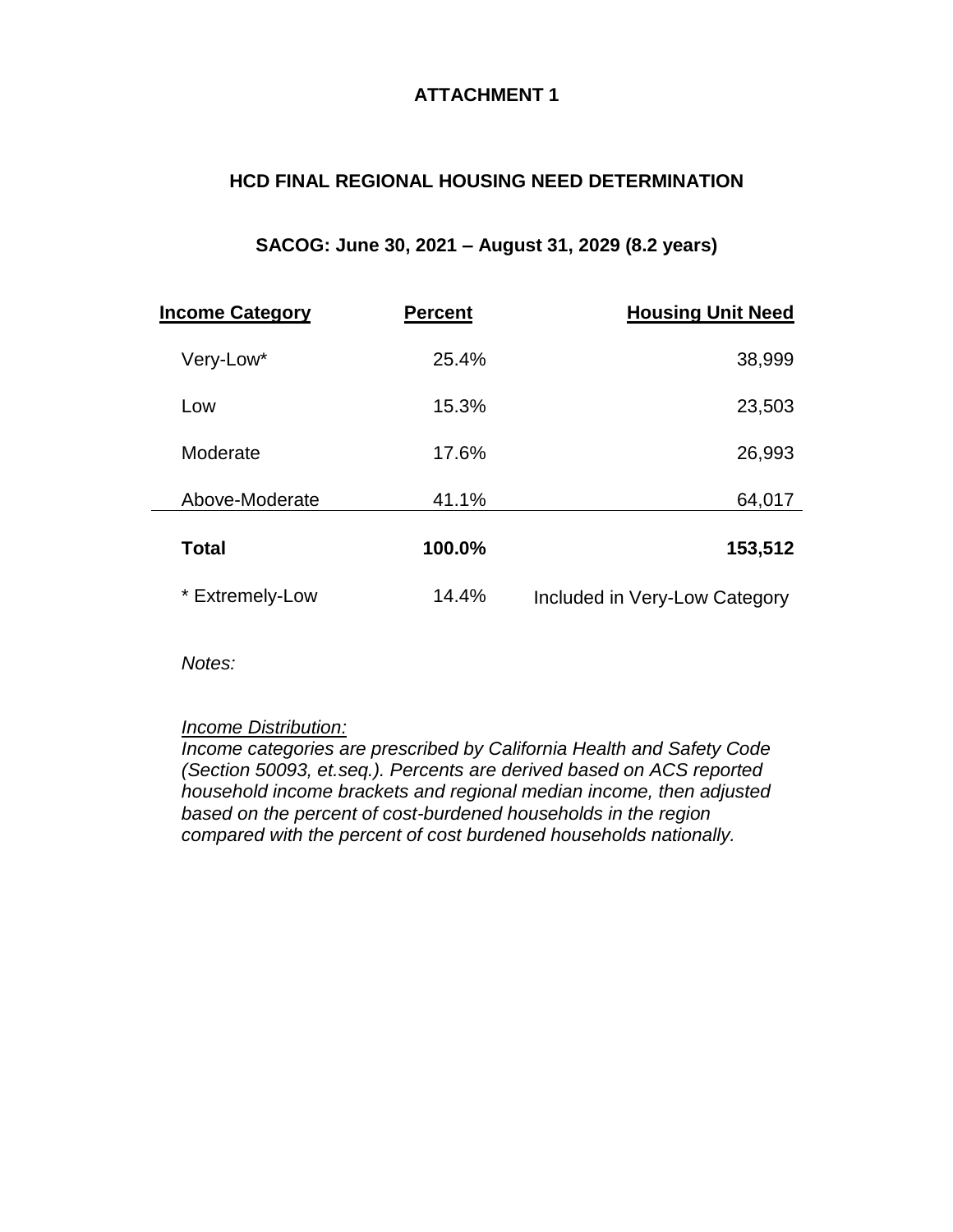# **ATTACHMENT 2**

## **HCD FINAL REGIONAL HOUSING NEED DETERMINATION SACOG: June 30, 2021 – August 31, 2029 (8.2 years)**

#### **Methodology**

| SACOG: June 30, 2021 - August 31, 2029 (8.2 years)<br><b>HCD Determined Population, Households, &amp; Housing Unit Need</b> |                                                                                           |                                                                     |                                            |                                                                  |  |  |  |
|-----------------------------------------------------------------------------------------------------------------------------|-------------------------------------------------------------------------------------------|---------------------------------------------------------------------|--------------------------------------------|------------------------------------------------------------------|--|--|--|
| 1.                                                                                                                          | Population: August 31, 2029 (DOF June 30, 2029 projection adjusted plus 2 months)         |                                                                     |                                            |                                                                  |  |  |  |
| 2.                                                                                                                          | - Group Quarters Population (DOF June 30, 2029 projection adjusted plus 2 months)         |                                                                     |                                            |                                                                  |  |  |  |
| 3.                                                                                                                          | <b>Household (HH) Population</b>                                                          |                                                                     |                                            |                                                                  |  |  |  |
|                                                                                                                             | <b>Household Formation Groups</b>                                                         | <b>HCD Adjusted</b><br><b>DOF Projected</b><br><b>HH Population</b> | <b>DOF HH</b><br><b>Formation</b><br>Rates | <b>HCD Adjusted</b><br><b>DOF Projected</b><br><b>Households</b> |  |  |  |
|                                                                                                                             |                                                                                           | 2,787,545                                                           |                                            | 1,021,450                                                        |  |  |  |
|                                                                                                                             | under 15 years                                                                            | 471,410                                                             | n/a                                        | n/a                                                              |  |  |  |
|                                                                                                                             | $15 - 24$ years                                                                           | 376,555                                                             | 10.16%                                     | 38,260                                                           |  |  |  |
|                                                                                                                             | $25 - 34$ years                                                                           | 380,310                                                             | 38.01%                                     | 146,090                                                          |  |  |  |
|                                                                                                                             | $35 - 44$ years                                                                           | 348,840                                                             | 47.49%                                     | 164,775                                                          |  |  |  |
|                                                                                                                             | $45 - 54$ years                                                                           | 340,790                                                             | 50.60%                                     | 171,695                                                          |  |  |  |
|                                                                                                                             | $55 - 64$ years                                                                           | 302,745                                                             | 53.41%                                     | 161,505                                                          |  |  |  |
|                                                                                                                             | $65 - 74$ years                                                                           | 297,535                                                             | 56.04%                                     | 168,155                                                          |  |  |  |
|                                                                                                                             | 75 – 84 years                                                                             | 198,900                                                             | 60.62%                                     | 122,895                                                          |  |  |  |
|                                                                                                                             | $85+$                                                                                     | 70,460                                                              | 66.88%                                     | 48,075                                                           |  |  |  |
| 4.                                                                                                                          | Projected Households (Occupied Unit Stock) minus South Lake Tahoe*                        |                                                                     |                                            |                                                                  |  |  |  |
| 5.                                                                                                                          | + Vacancy Adjustment (2.23%)                                                              |                                                                     |                                            |                                                                  |  |  |  |
| 6.                                                                                                                          | + Overcrowding Adjustment (.60%)                                                          |                                                                     |                                            |                                                                  |  |  |  |
| 7.                                                                                                                          | + Replacement Adjustment (.50%)                                                           |                                                                     |                                            |                                                                  |  |  |  |
| 8.                                                                                                                          | - Occupied Units (HHs) estimated (June 30, 2021)                                          |                                                                     |                                            |                                                                  |  |  |  |
| 9.                                                                                                                          | + Cost Burden Adjustment (Lower Income: 4.53%, Moderate and Above Moderate Income: 4.89%) |                                                                     |                                            |                                                                  |  |  |  |
| 6th Cycle Regional Housing Need Assessment (RHNA)                                                                           |                                                                                           |                                                                     |                                            |                                                                  |  |  |  |

## **Explanation and Data Sources**

- 1-4. Population, Group Quarters, Household Population, & Projected Households: Pursuant to Government Code Section 65584.01, projections were extrapolated from (DOF) projections. Population reflects total persons. Group Quarter Population reflects persons in a dormitory, group home, institute, military, etc. that do not require residential housing. Household Population reflects persons requiring residential housing. Projected Households reflect the propensity of persons, by age groups, to form households at different rates based on Census trends.\*
- 5. Vacancy Adjustment: HCD applies a vacancy adjustment (standard 5% maximum to total projected housing stock) and adjusts the percentage based on the region's current vacancy percentage to provide healthy market vacancies to facilitate housing availability and resident mobility. Adjustment is difference between comparable regions vacancy rate and region's current vacancy rate based on the 2013-2017 5-year American Community Survey (ACS) data.
- 6. Overcrowding Adjustment: In regions where overcrowding is greater than the comparable region's overcrowding rate, or in the absence of comparable region the national average's overcrowding rate, HCD applies an adjustment based on the amount the region's overcrowding rate **(4.39%)** exceeds the comparable region's rate **(3.79%)**. For SACOG that difference is **.60%**. Data is from the 2013-2017 5-year ACS.
- 7. Replacement Adjustment: HCD applies a replacement adjustment between 0.5% and 5% to total housing stock based on the current 10-year annual average percent of demolitions, applied to length of the projection period. Data is from local government housing survey reports to DOF.